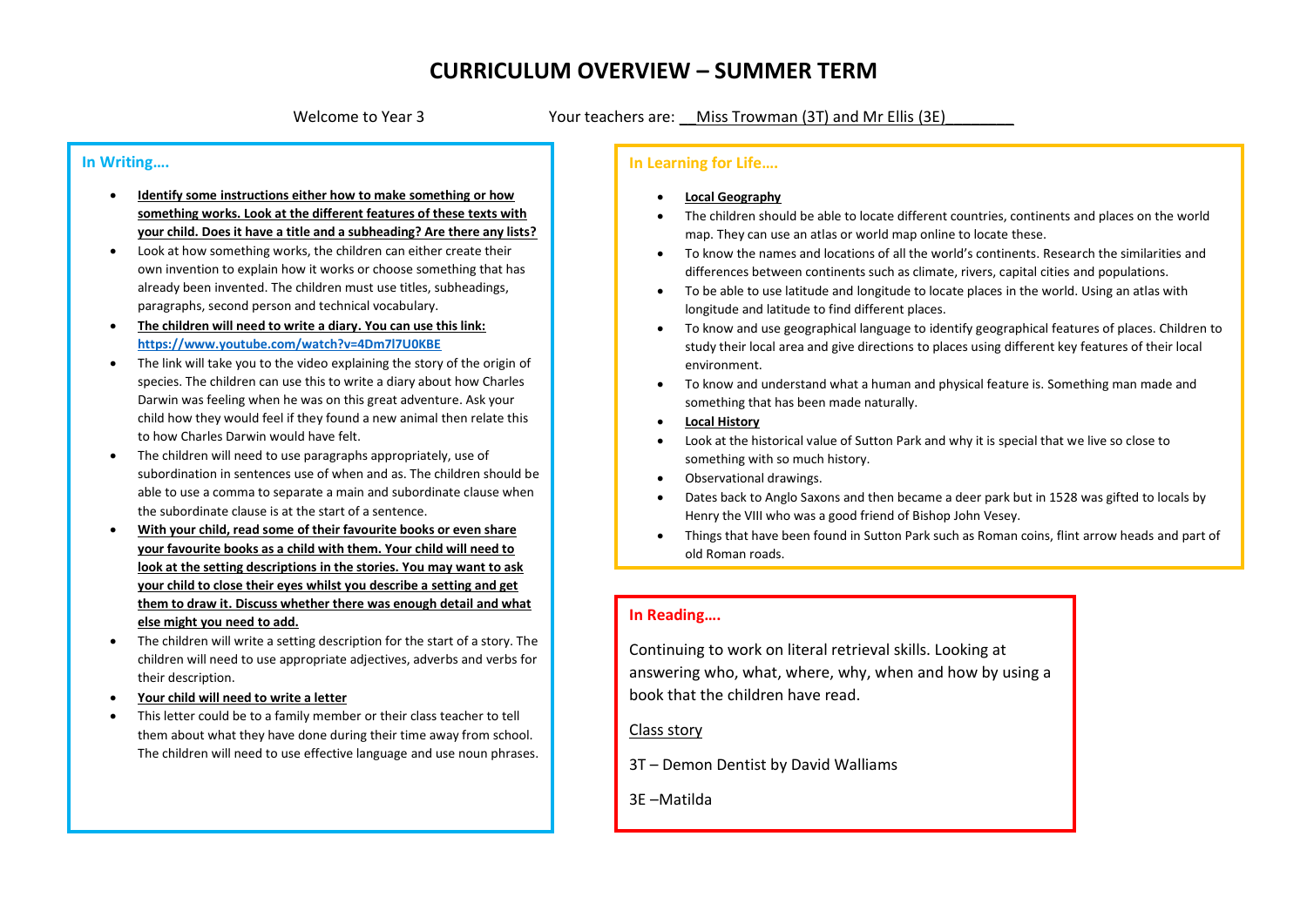| In Maths                                                                                                                                                                                                                                                                                                                                                                                                                                                                                                                                                                                                                                                                                                                                                                                                                                                                                                                                                                                                                                                                                                                                                                                                                                                                                                                                                                     |                                                                                                                                                                                                                                                                                                                                                                                                                                                                                                                                                                                                                                                                                                                                                                                                                                                                                                                                                                                                                                                                                                                                                                                                                                                                                                                                                                                                                                                                                                                                       |                                                                                                                                                                                                                                                                                                                                                                                                                                                                                                                                                                                                                                                                                                                                                                                                                                                                                                                                                                                                                                                                                                                                                                                                                                                                                                                                                                                                                                                                                                                                                                                         |  |  |  |  |
|------------------------------------------------------------------------------------------------------------------------------------------------------------------------------------------------------------------------------------------------------------------------------------------------------------------------------------------------------------------------------------------------------------------------------------------------------------------------------------------------------------------------------------------------------------------------------------------------------------------------------------------------------------------------------------------------------------------------------------------------------------------------------------------------------------------------------------------------------------------------------------------------------------------------------------------------------------------------------------------------------------------------------------------------------------------------------------------------------------------------------------------------------------------------------------------------------------------------------------------------------------------------------------------------------------------------------------------------------------------------------|---------------------------------------------------------------------------------------------------------------------------------------------------------------------------------------------------------------------------------------------------------------------------------------------------------------------------------------------------------------------------------------------------------------------------------------------------------------------------------------------------------------------------------------------------------------------------------------------------------------------------------------------------------------------------------------------------------------------------------------------------------------------------------------------------------------------------------------------------------------------------------------------------------------------------------------------------------------------------------------------------------------------------------------------------------------------------------------------------------------------------------------------------------------------------------------------------------------------------------------------------------------------------------------------------------------------------------------------------------------------------------------------------------------------------------------------------------------------------------------------------------------------------------------|-----------------------------------------------------------------------------------------------------------------------------------------------------------------------------------------------------------------------------------------------------------------------------------------------------------------------------------------------------------------------------------------------------------------------------------------------------------------------------------------------------------------------------------------------------------------------------------------------------------------------------------------------------------------------------------------------------------------------------------------------------------------------------------------------------------------------------------------------------------------------------------------------------------------------------------------------------------------------------------------------------------------------------------------------------------------------------------------------------------------------------------------------------------------------------------------------------------------------------------------------------------------------------------------------------------------------------------------------------------------------------------------------------------------------------------------------------------------------------------------------------------------------------------------------------------------------------------------|--|--|--|--|
| <b>Number</b>                                                                                                                                                                                                                                                                                                                                                                                                                                                                                                                                                                                                                                                                                                                                                                                                                                                                                                                                                                                                                                                                                                                                                                                                                                                                                                                                                                | <b>Measurement</b>                                                                                                                                                                                                                                                                                                                                                                                                                                                                                                                                                                                                                                                                                                                                                                                                                                                                                                                                                                                                                                                                                                                                                                                                                                                                                                                                                                                                                                                                                                                    | <b>Geometry</b>                                                                                                                                                                                                                                                                                                                                                                                                                                                                                                                                                                                                                                                                                                                                                                                                                                                                                                                                                                                                                                                                                                                                                                                                                                                                                                                                                                                                                                                                                                                                                                         |  |  |  |  |
| <b>Fractions</b><br><b>Equivalent fractions 1</b><br>How can you fold a strip of paper into equal parts?<br>What do you notice about the numerators and<br>denominators?<br>Do you see any patterns?<br>Can a fraction have more than one equivalent<br>fraction?<br><b>Equivalent fractions 2</b><br>Encourage children to focus on how the number<br>line can be divided into different amounts of equal<br>parts and how this helps to find equivalent<br>fractions e.g. a number line divided into twelfths<br>can also represent halves, thirds, quarters and<br>sixths.<br><b>Equivalent fractions 3</b><br>Children look for patterns between the<br>numerators and denominators to support their<br>understanding of why fractions are equivalent e.g.<br>fractions equivalent to a half have a numerator<br>that is half the denominator.<br>Why do our times tables help us find equivalent<br>fractions?<br><b>Compare fractions</b><br>Children compare unit fractions or fractions with<br>the same denominator. For unit fractions,<br>children's natural tendency might be to say that 1<br>2 is smaller than 1 4, as 2 is smaller than 4.<br>Discuss how dividing something into more equal<br>parts makes each part smaller.<br><b>Order fractions</b><br>Children order unit fractions and fractions with the<br>same denominator. They use bar models and | <b>Time</b><br>$\bullet$<br>Months and years<br>Children look at the concept of years and months.<br>They are introduced to leap years and how they<br>are different from a non-leap year. Children<br>should explore years using calendars to investigate<br>the number of days in each month. Rhymes and<br>songs are helpful for children to remember the<br>number of days in each month<br>Hours in a day<br>Children recap the number of hours in a day and<br>are introduced to language such as 'noon',<br>'midday', 'midnight'. They do not need to know<br>the difference between a.m. or p.m. at this point.<br>Other facts such as days in a week/month are also<br>reviewed. Attention should be drawn to the<br>difference between a school week and a calendar<br>week and between day-time and a day.<br>Telling the time to 5 minutes<br>Children tell the time to the nearest 5 minutes on<br>an analogue clock. They focus on the language of<br>"past" and "to", and will recognise and use Roman<br>numerals on a clock face. Attention should be<br>drawn to the differences between the minute<br>hand and the hour hand. This is especially<br>important for times that are close to the next<br>hour, for example, 5 minutes to 12<br>Telling the time to the minute<br>Children tell time to the nearest minute using an<br>analogue clock. They use the terms 'past' and 'to'.<br>When telling time 'to' the next hour, children may<br>need to count on to find how many minutes are<br>left in the hour. | <b>Properties of Shape</b><br>$\bullet$<br>Turns and angles<br>Children recognise angles as a measure of a turn.<br>They practice making 12, 14, 34 and whole<br>turns from different starting points in both<br>clockwise and anti-clockwise directions in practical<br>contexts. They should listen to/follow instructions<br>and also give instructions using the correct<br>mathematical language in different contexts.<br>Children understand that an angle is created when<br>2 straight lines meet at a point.<br>Right angles in shapes<br>Children recognise that a right angle is a quarter<br>turn, 2 right angles make a half-turn, 3 right angles<br>make three-quarters of a turn and 4 right angles<br>make a complete turn. Children need to see<br>examples in different orientations so that they<br>understand that a right angle does not have to be<br>made up of a horizontal and vertical line.<br>Compare angles<br>Children identify whether an angle is greater than<br>or less than a right angle in shapes and turns, by<br>measuring, comparing and reasoning in practical<br>contexts. Children are introduced to the words<br>'acute' and 'obtuse' as a way of describing angles.<br>Draw accurately<br>Children measure and draw straight lines<br>accurately in centimetres and millimetres. They<br>also practice rounding measurements to the<br>nearest centimetre. Make sure the children<br>correctly position the ruler when<br>measuring/drawing the line, by lining up the 0<br>with the start of the line.<br><b>Horizontal and vertical</b> |  |  |  |  |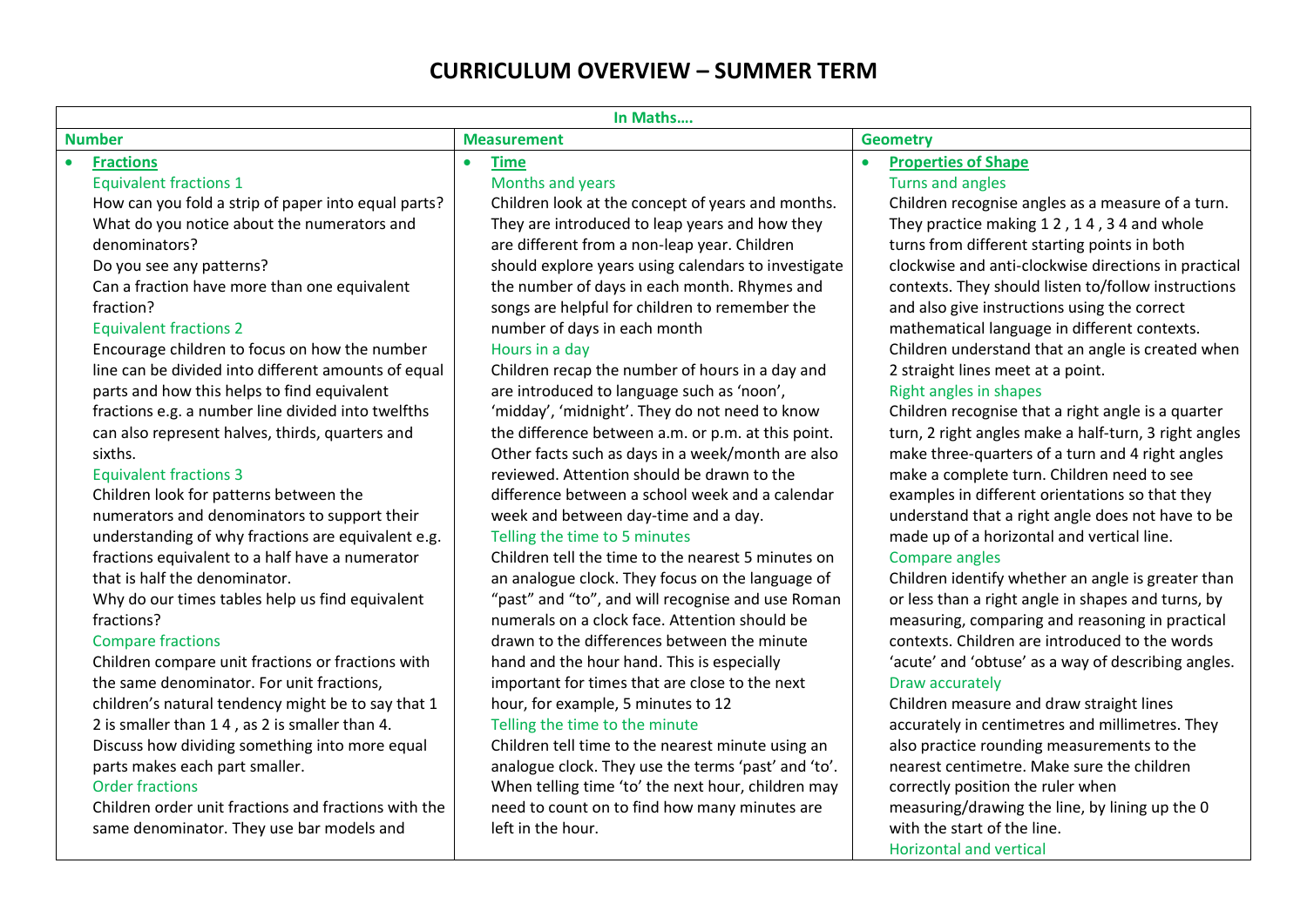number lines to order the fractions and write them in ascending and descending order.



### Add fractions

Add two or more fractions with the same denominator where the total is less than 1 Understand that we only add the numerators and the denominators stay the same.

### Subtract fractions

Subtract fractions with the same denominator within one whole. They understand that we only subtract the numerators and the denominators stay the same.

#### Using a.m. and p.m.

Children use 'morning', 'afternoon', 'a.m.' and 'p.m.' to describe the time of day. Children continue using analogue clocks and will be introduced to digital time for the first time 24-hour clock

Children are introduced to telling the time on a 24 hour digital clock for the first time. Children spend time looking at analogue and digital clocks at various times throughout the day, in order to compare what is the same and what is different. Finding the duration

Children find the durations of events using both analogue and digital clocks. They should be given opportunities to practically work out durations of time using clocks with moveable hands. Number lines are also a useful model. Children explore the most efficient ways of breaking the time down in order to work out the duration. For example: half hours, quarter of an hour and five minutes. Comparing durations

### Children compare durations of time using analogue and digital clocks. They could use empty number lines to model the situations as these will assist with bridging over hours. They use their knowledge of addition and subtraction, and that there are 60 minutes in an hour, to compare the length of time taken by particular events or tasks

### Start and end times

Children find start and end times to the nearest minute using both analogue and digital times. They could use real clocks with moveable hands whilst learning how to add and subtract times, and then move to number lines to help calculate start and end times.

Children identify and find horizontal and vertical lines in a range of contexts. They identify horizontal and vertical lines of symmetry in shapes and symbols.

#### Parallel and perpendicular

Children identify and find parallel and perpendicular lines in a range of practical contexts. They use the arrow notation to represent parallel lines and the right angle notation for perpendicular lines. Ensure that children are presented with lines that are not horizontal and vertical. Children may need to use their right-angle tester to help them check that lines are perpendicular.

### Recognise and describe 2D shapes

Children recognise, describe and draw 2-D shapes accurately. They use properties including types of angles, lines, symmetry and lengths of sides to describe the shape. They could be given opportunities to identify/draw a hidden shape from a description given and also describe a shape for a friend to identify/draw.

### Recognise and describe 3-D shapes

Children recognise and describe 3-D shapes in different orientations. They use properties including the number of faces, edges and vertices to describe the shape. Where a shape has a curved surface, children should know that this is not called a face. e.g. a cylinder has 2 circular faces and a curved surface. Teachers should explore the difference between a prism, which has the same shape all the way through, and a pyramid, which tapers to a point.

### Make 3-D shapes

Children make 3-D shapes (cubes, cuboids, prisms, cylinders, pyramids, cones, spheres) using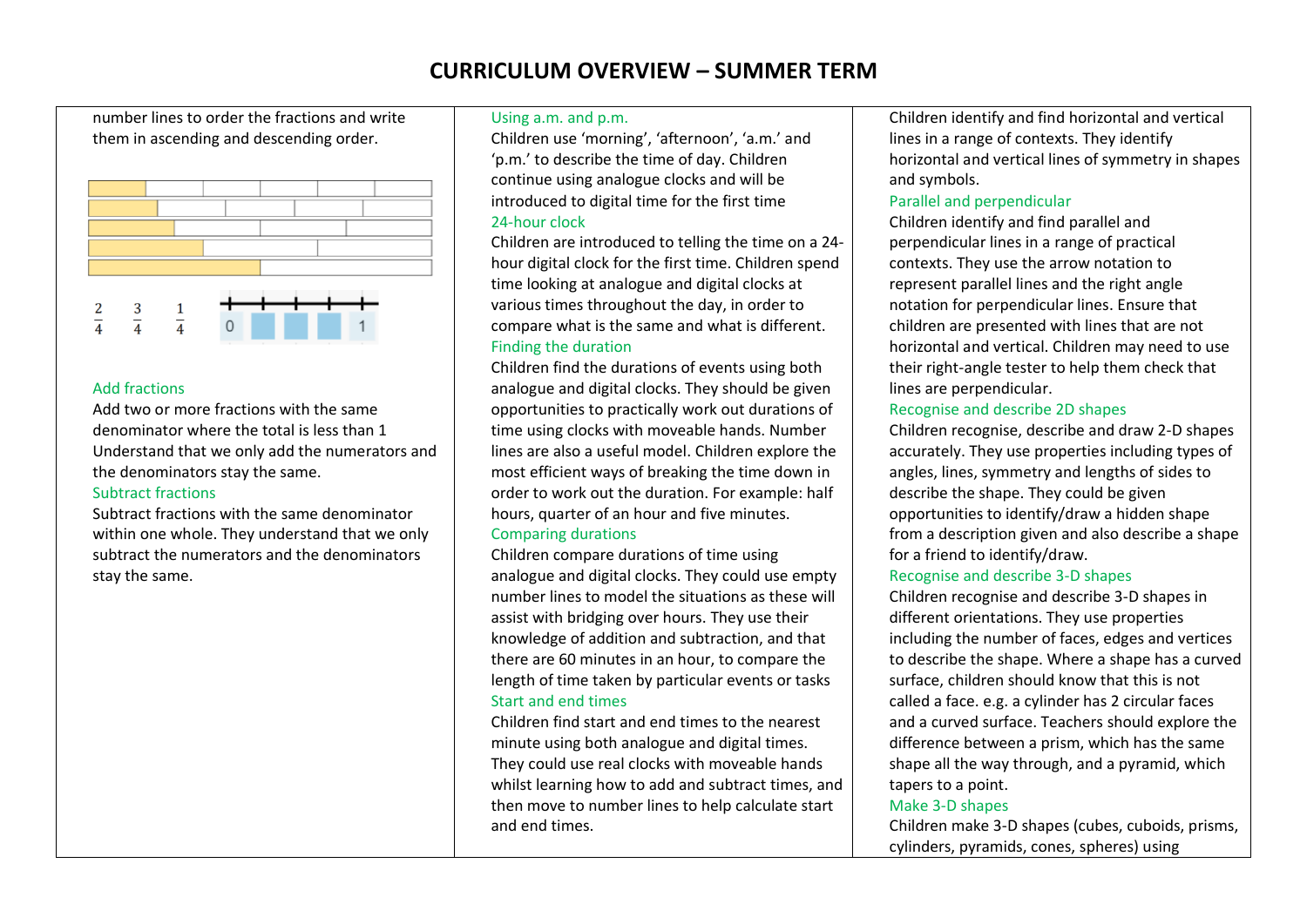| $+20$<br>$+20$<br>minutes<br>minutes<br>4:30<br>4:10<br>4:20<br>4:40<br>4:50<br>5:00<br>Measuring time in seconds<br>Children measure and compare durations of time<br>in seconds. It is important for children to have a<br>realistic sense of what time in seconds feels like,<br>as they often count in seconds too quickly. They<br>could use a stopwatch to compare, for example,<br>counting to 10 seconds in their heads with the<br>actual timed duration. They recognise that there<br>are 60 seconds in one minute and use this to write<br>durations of time in different ways e.g. 80 seconds<br>is the same as 1 minute and 20 seconds                                                                                                                                                                 | construction materials. They use correct<br>mathematical language to describe the shapes<br>they have made (edges, faces, vertices, curved<br>surfaces). |
|---------------------------------------------------------------------------------------------------------------------------------------------------------------------------------------------------------------------------------------------------------------------------------------------------------------------------------------------------------------------------------------------------------------------------------------------------------------------------------------------------------------------------------------------------------------------------------------------------------------------------------------------------------------------------------------------------------------------------------------------------------------------------------------------------------------------|----------------------------------------------------------------------------------------------------------------------------------------------------------|
| <b>Mass and Capacity</b><br>$\bullet$<br>Measure mass (1)<br>Children learn how to read a range of scales to<br>measure mass, including scales with missing<br>intervals. In this step, children read scales in either<br>kilograms or grams. Use kilogram and gram<br>weights to reinforce the difference in the units.<br>Represent the intervals on the scale on a straight<br>number line to highlight the link back to place<br>value.<br>Measure mass (2)<br>Children measure the mass of objects and record<br>them as a mixed measurement in kilograms and<br>grams. When given a mixed measurement,<br>children can record the mass on scales by<br>calculating the intervals and identifying where the<br>arrow will go. Recap counting in different<br>multiples to support children's reading of scales |                                                                                                                                                          |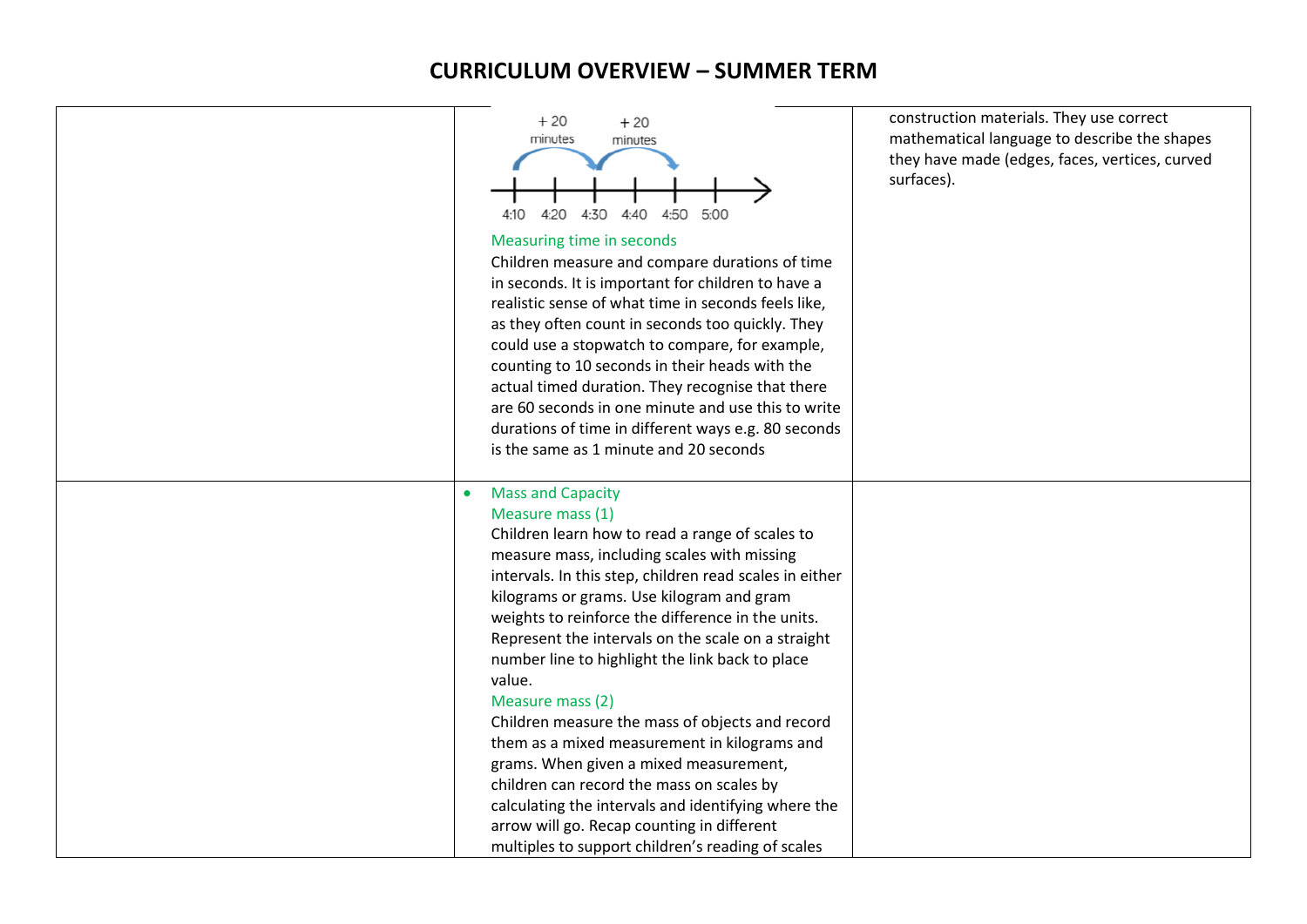| with different intervals.                               |
|---------------------------------------------------------|
| Compare mass                                            |
| Children build on Year 2 knowledge and use              |
| 'lighter' and 'heavier' to compare mass. They use       |
| their understanding that kilograms are used for         |
| heavier objects and will use this to help them          |
| compare mass. For example, 500 g is less than 500       |
| kg. Children compare mixed measurements using           |
| the inequality symbols. For example, 1 kg and 500       |
| $g < 2$ kg.                                             |
| Add and subtract mass                                   |
| Children may use concrete resources to represent        |
| kilograms and grams.                                    |
| How many grams are in a kilogram? How could I           |
| represent this using concrete resources? What do        |
| you know about kilograms or grams that can help         |
| you solve this question?                                |
| Measure capacity (1)                                    |
| Children use litres, millilitres and standard scales    |
| to explore capacity. In this step, children focus on    |
| the capacity in either litres or millilitres and not as |
| a mixed measurement, for example 5 l and 500 ml.        |
| Children continue to use place value skills to          |
| explore scales. Children build on their knowledge       |
| from KS1, recognising the capacity is the amount        |
| of liquid a container can hold, and the volume is       |
| how much liquid is in the container.                    |
| Measure capacity (2)                                    |
| Children use litres and millilitres and standard        |
| scales to explore capacity. Children measure            |
| capacity with litres and millilitres together and       |
| record measurements as __ l and __ ml, for              |
| example 5 I and 500 ml. Children continue to use        |
| place value skills to read and interpret scales.        |
| Compare capacity                                        |
| Children continue to build on Year 2 and use 'full'     |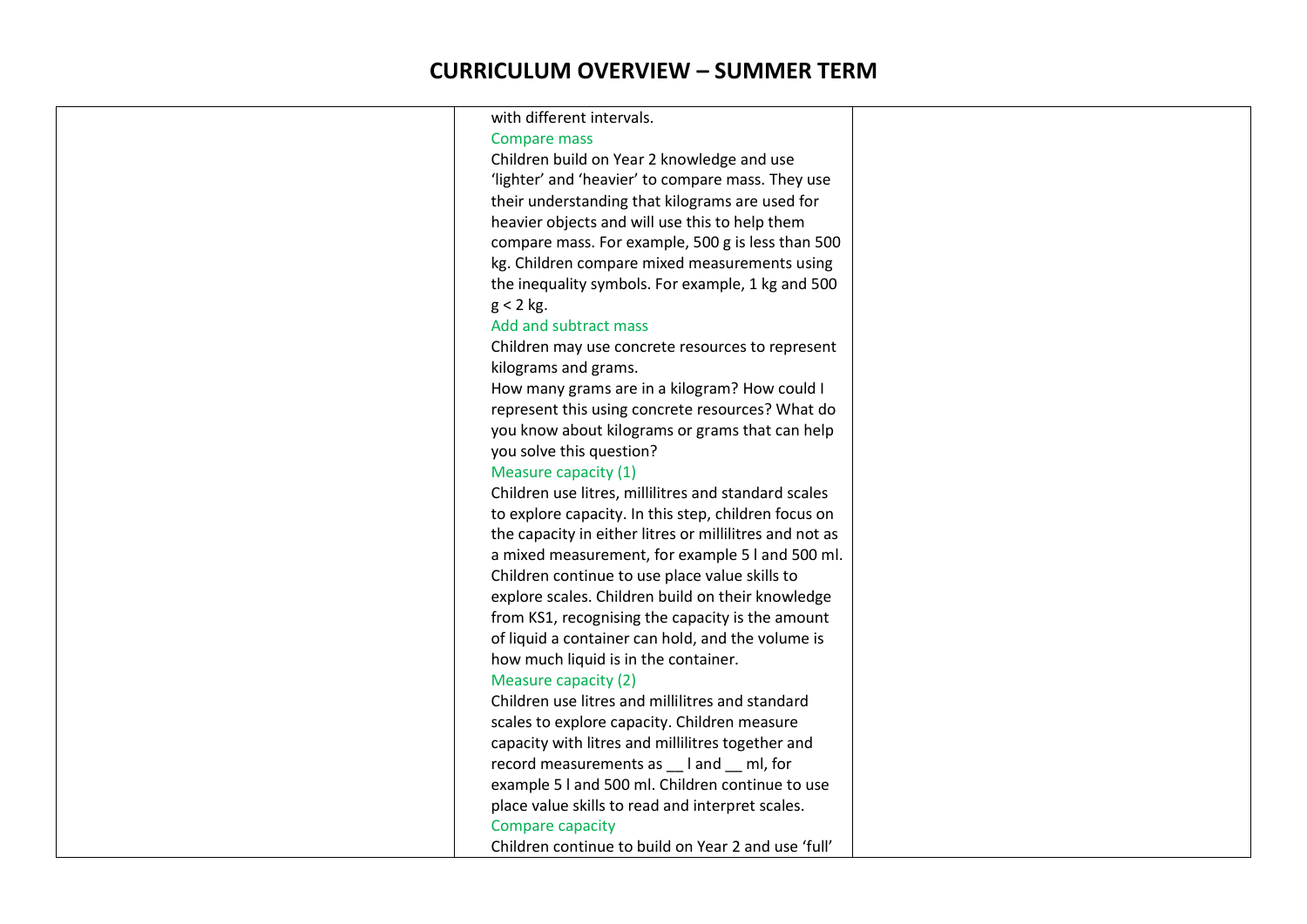| They can apply their understanding of different<br>methods such as column addition/subtraction,<br>finding the difference etc. Children should choose<br>the correct method depending on the context of<br>the problem. They continue to use mixed<br>measures. |
|-----------------------------------------------------------------------------------------------------------------------------------------------------------------------------------------------------------------------------------------------------------------|
|-----------------------------------------------------------------------------------------------------------------------------------------------------------------------------------------------------------------------------------------------------------------|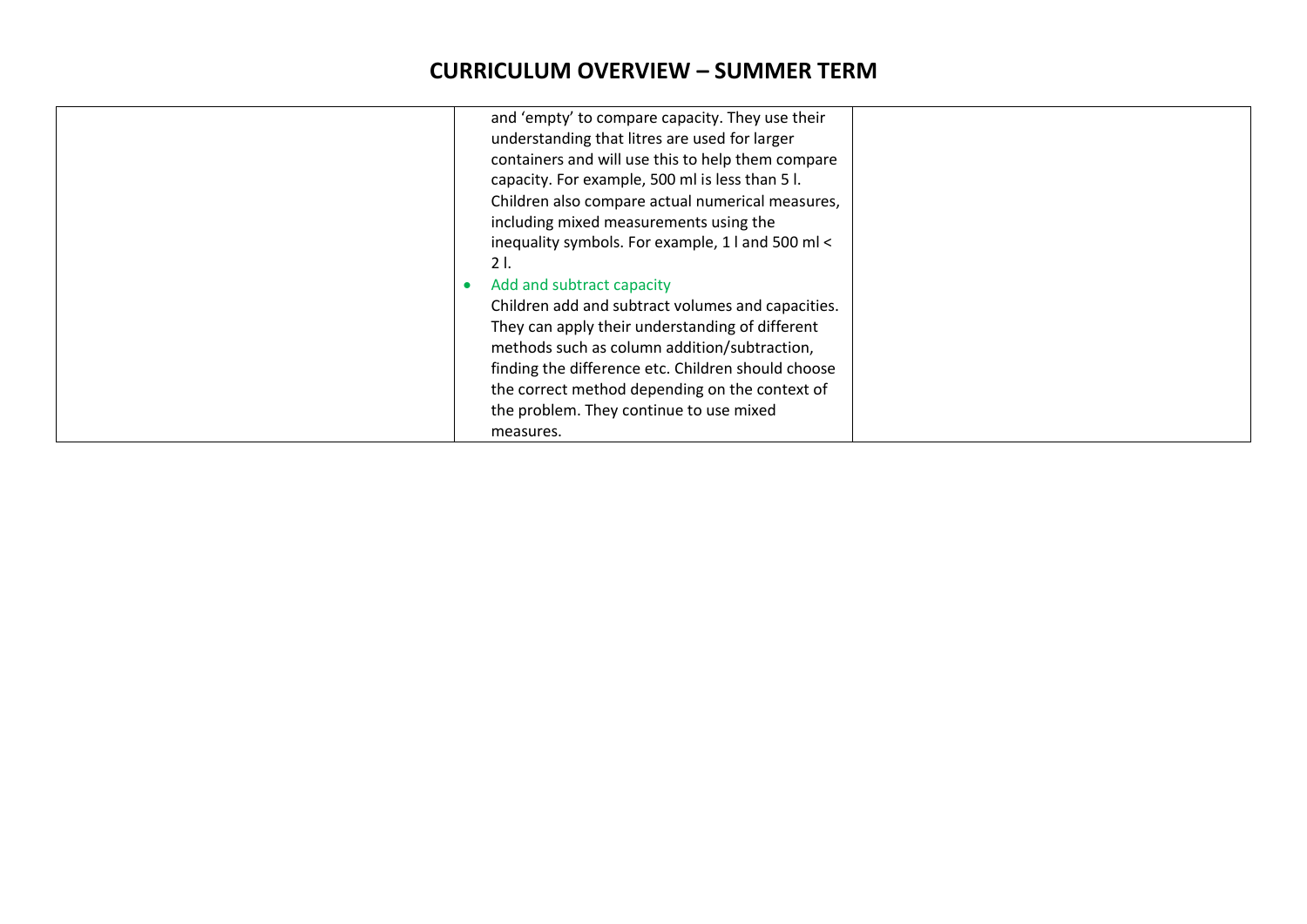| <b>In PE</b>                                  | To develop the sprinting technique and improve on your personal best.         |  |
|-----------------------------------------------|-------------------------------------------------------------------------------|--|
| <b>Athletics</b>                              | To develop changeover in relay events.                                        |  |
| <b>Physical: Sprinting</b>                    | To develop fluency and rhythm when running over obstacles.                    |  |
| <b>Physical: Running over obstacles</b>       | To develop jumping technique in a range of approaches and take off positions. |  |
| Physical: Jumping for distance and height     | To develop jumping for height and safety on landing.                          |  |
| Physical: Push and pull throwing for distance | To develop throwing for distance and accuracy.                                |  |
|                                               | To develop throwing for distance in a pull throw.                             |  |
|                                               | To develop officiating and performing skills.                                 |  |
| <b>Dodgeball</b>                              | To learn the rules of dodgeball.                                              |  |
| <b>Physical: Throwing</b>                     | To be able to play in a mini dodgeball game.                                  |  |
| <b>Physical: Catching</b>                     | To develop throwing towards a target.                                         |  |
| <b>Physical: Dodging</b>                      | To develop throwing at a moving target.                                       |  |
| <b>Physical: Blocking</b>                     | To use jumps, dodges and ducks to avoid being hit.                            |  |
|                                               | To develop catching a dodgeball at different heights.                         |  |
|                                               | To use your whole body to catch a dodgeball.                                  |  |
|                                               | To learn how to block using the ball.                                         |  |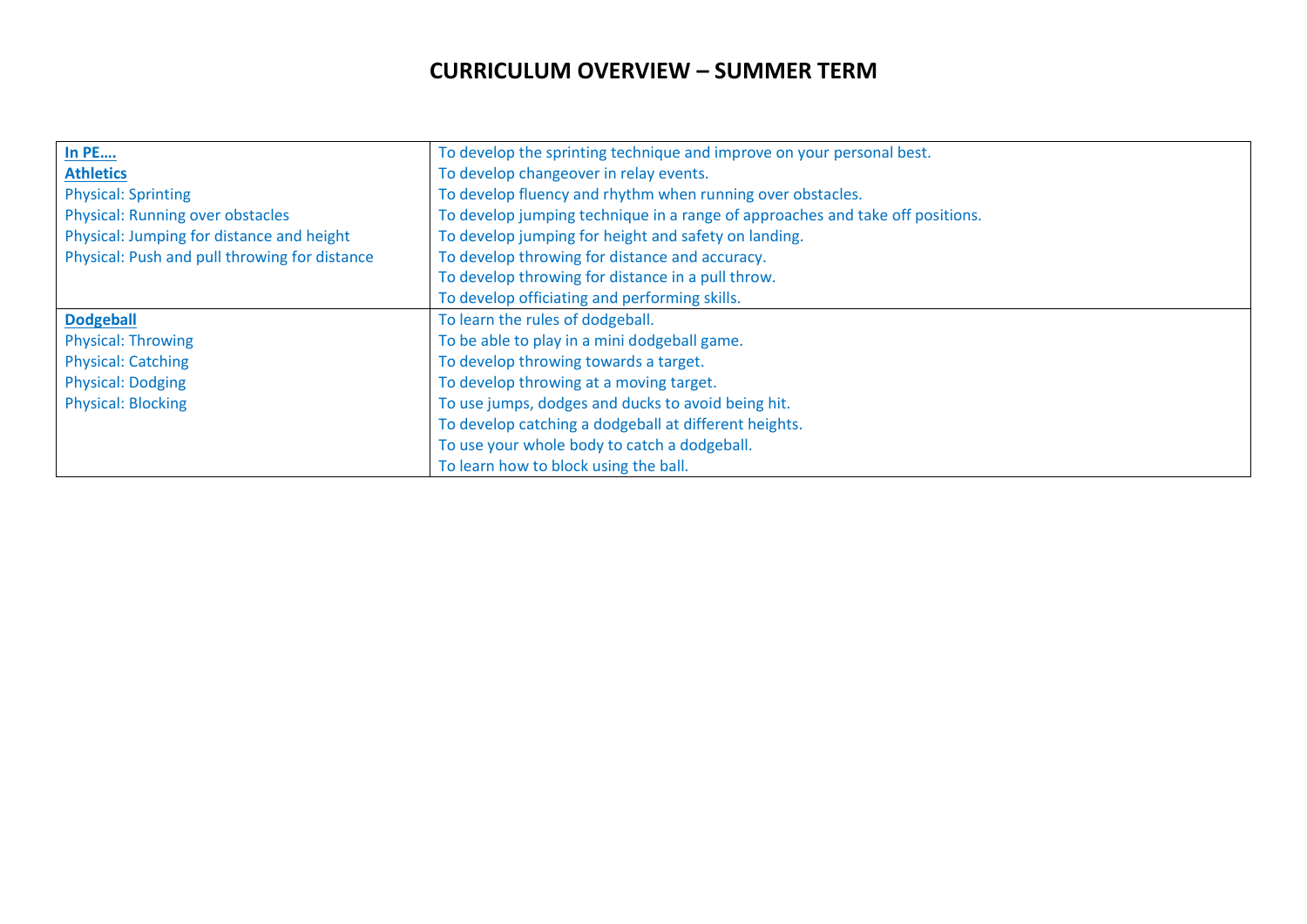#### **In Science….**

#### **Light**

- **To recognise that we need light in order to see and that darkness is the absence of light.**
- **To notice that light is reflected from surfaces.** I know that light is reflected from surfaces (e.g. mirrors, polished metals).
- **To understand that light travels from a source.** I can identify sources of light (including the sun). I can say what we use for a light source, in the absence of the sun. I can say how these lights sources work.
- **To recognise that light from the sun can be dangerous and that there are ways to protect their eyes.** I know that the sun is a natural and powerful light source. I understand that humans must not look directly at the sun.
- **To recognise that shadows are formed when a light source is blocked by a solid object.** *I know an opaque object creates a shadow. I know that light cannot pass through some materials and can explain how this leads to the formation of shadows.*
- **To find patterns in the way that the size of shadows change.**  *I can find a way to change the size of a shadow and record this. I can identify changes that happen when the sun goes behind a cloud.*

Pupils should explore what happens when light reflects off a mirror or other reflective surfaces, including playing mirror games to help them to answer questions about how light behaves.

They should think about why it is important to protect their eyes from bright lights. They should look for, and measure, shadows, and find out how they are formed and what might cause the shadows to change.